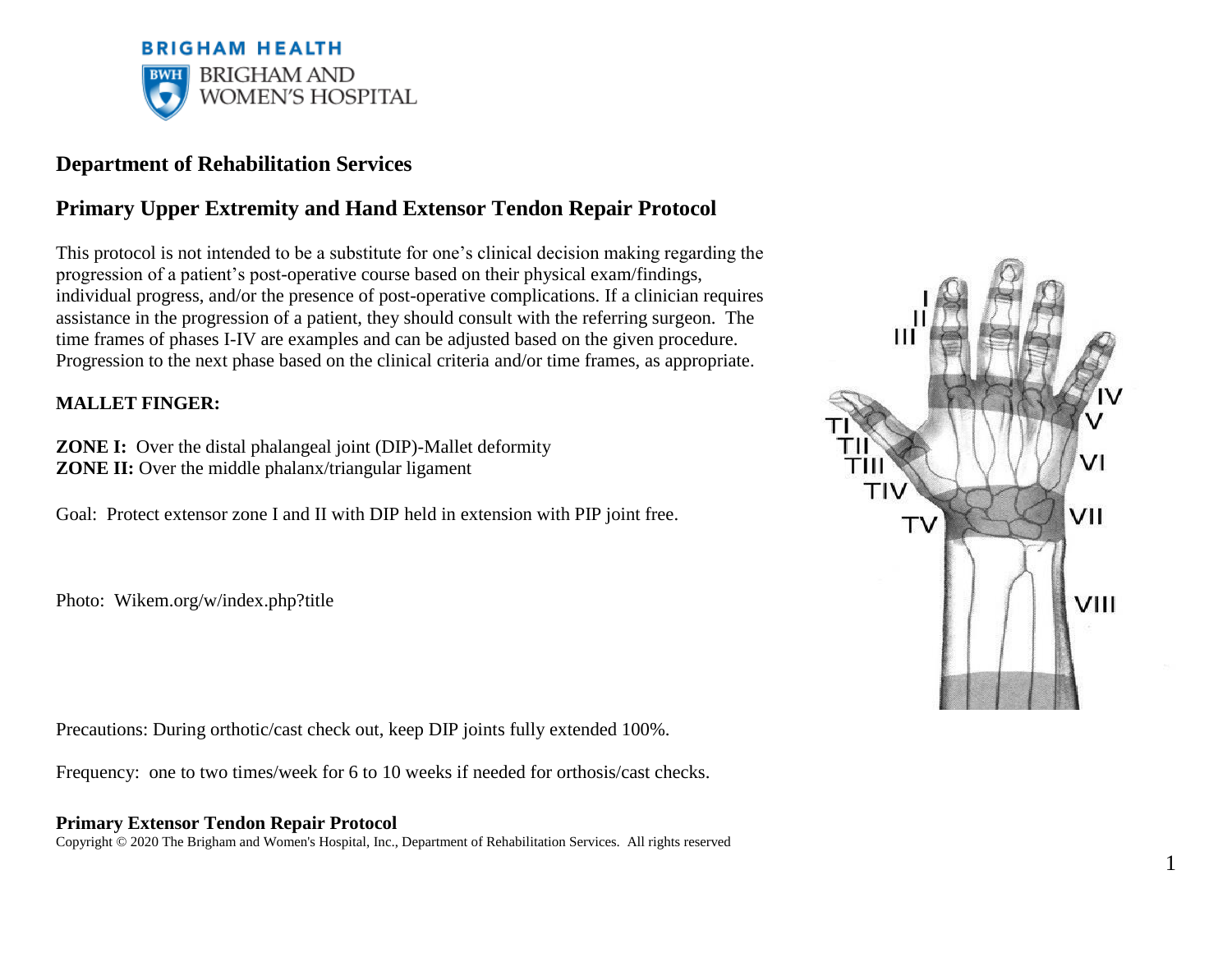| <b>PHASE</b>                                       | <b>ORTHOTIC</b>                                                                                                                                                                                                             | THERAPEUTIC EXERCISE:                                                                  | <b>CONSIDERATIONS:</b><br>ongoing treatment is variable.                                                                                                                                                                    |
|----------------------------------------------------|-----------------------------------------------------------------------------------------------------------------------------------------------------------------------------------------------------------------------------|----------------------------------------------------------------------------------------|-----------------------------------------------------------------------------------------------------------------------------------------------------------------------------------------------------------------------------|
| Phase I immediate phase:<br>day 1 to 6 to 8 weeks. | Orthosis or circumferential cast<br>Non-op: DIP $10^{\circ}$ -0<br>hyperextension for tendinous<br>mallet 6-8 weeks.<br>DIP $0^{\circ}$ for <i>bony mallet</i> 6 weeks.<br>Orthosis worn 100%<br>Op: orthosis 100% 6 weeks. | Active PIP flexion of affected<br>finger with adjacent finger(s) held<br>in extension. | Patient to perform daily skin<br>check while keeping DIP<br>extended.<br>Consider taping DIP in<br>extension.<br>If swan-neck deformity<br>develops, reduce it passively.<br>Flex PIP joint 30°by dorsal<br>block orthosis. |
| Phase II protective phase:                         | Convert cast to orthosis.                                                                                                                                                                                                   | Remove orthotic.                                                                       | Check fit as indicated.<br>If DIP extensor lag $\geq 10^{\circ}$ ,                                                                                                                                                          |
| week 6 for bony mallet;                            |                                                                                                                                                                                                                             |                                                                                        | resume orthosis $100\%$ x 2-4                                                                                                                                                                                               |
| week 8 for tendinous mallet.                       | Tendinous mallet: Orthosis                                                                                                                                                                                                  | Gentle active DIP extension &                                                          | weeks.                                                                                                                                                                                                                      |
|                                                    | worn 100% except for exercise                                                                                                                                                                                               | flexion.                                                                               |                                                                                                                                                                                                                             |
|                                                    | & hygiene.                                                                                                                                                                                                                  | Start at $10^{\circ}$ flexion and progress<br>to $10$ increments per week.             | Re-assess DIP extension.                                                                                                                                                                                                    |
|                                                    | <b>Bony</b> mallet: orthosis worn                                                                                                                                                                                           | Replace orthosis.                                                                      |                                                                                                                                                                                                                             |
|                                                    | during strenuous activity $\&$                                                                                                                                                                                              |                                                                                        | Consider physical demands                                                                                                                                                                                                   |
|                                                    | sleep for 2-4 weeks.                                                                                                                                                                                                        | Week 8: begin light activity<br>without orthosis if no lag.                            | on the hand i.e., sport or<br>occupation.                                                                                                                                                                                   |
| Phase III intermediate phase:                      | Discharge orthosis during day.                                                                                                                                                                                              | Fine motor activity.                                                                   | Most zone 1 and 2 injuries                                                                                                                                                                                                  |
| Week 10                                            |                                                                                                                                                                                                                             |                                                                                        | result with $-10-0$ extensor                                                                                                                                                                                                |
|                                                    | Continue orthosis at night for 2                                                                                                                                                                                            | Increase flexion gradually while                                                       | lag.                                                                                                                                                                                                                        |
|                                                    | weeks.                                                                                                                                                                                                                      | maintaining DIP extension.                                                             |                                                                                                                                                                                                                             |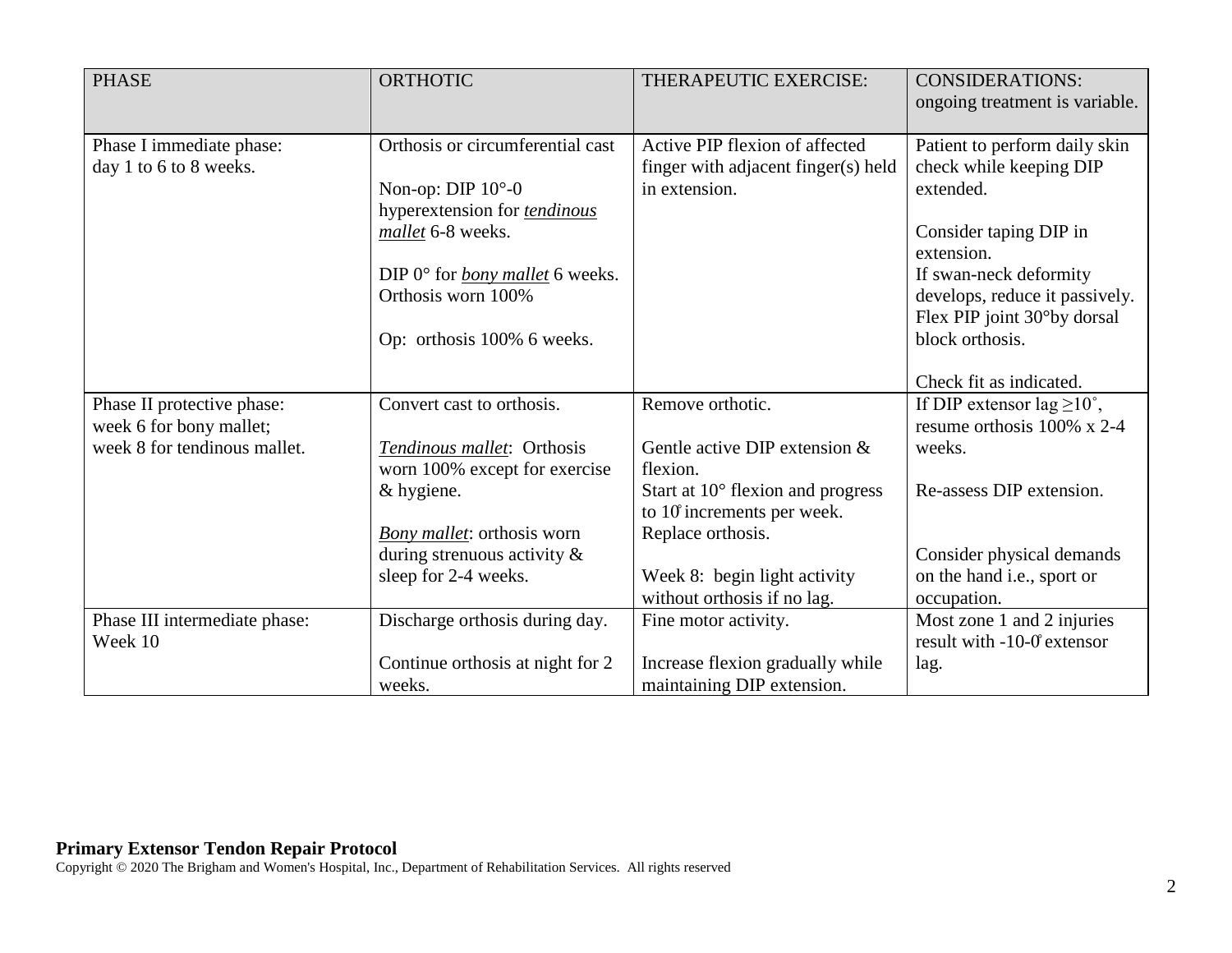## **BOUTONNIERE FINGER:**

**ZONE III:** Over the proximal phalangeal joint (PIP) Boutonniere deformity

Goal: Protect extensor zone III with PIP held in extension with DIP joint free.

Precautions: During orthotic/cast check out, keep PIP joints fully extended 100%. If lateral bands involved DIP joint placed in 0 within orthosis.

| Frequency: one to two times/week for 6 to 10 weeks if needed for orthosis/cast checks. |  |
|----------------------------------------------------------------------------------------|--|
|----------------------------------------------------------------------------------------|--|

| <b>PHASE</b>                                  | <b>ORTHOTIC</b>                                             | THERAPEUTIC EXERCISE:                                                                                                                                                                                                                                                           | <b>CONSIDERATIONS:</b><br>ongoing treatment is variable.                                                                                                                                 |
|-----------------------------------------------|-------------------------------------------------------------|---------------------------------------------------------------------------------------------------------------------------------------------------------------------------------------------------------------------------------------------------------------------------------|------------------------------------------------------------------------------------------------------------------------------------------------------------------------------------------|
| Phase I immediate phase:<br>day 1 to 6 weeks. | Orthosis or circumferential cast<br>with PIP joint in $0$ . | Active DIP flexion of affected<br>finger                                                                                                                                                                                                                                        | Patient to perform daily skin<br>check while keeping DIP<br>extended.                                                                                                                    |
|                                               | Op: orthosis 100% 6 weeks.                                  |                                                                                                                                                                                                                                                                                 | Week 2 if DIP<br>hyperextension present,<br>reduce it passively.                                                                                                                         |
| Phase II protective phase:<br>week 6          | Convert cast to orthosis with<br>PIP in 0 if cast used.     | Remove orthotic.<br>Start gentle active PIP extension<br>to 30 of flexion.<br>Progress to 10 flexion increments<br>per week.<br>Replace orthosis.<br>Week 7: reduce orthosis<br>gradually as 0°PIP extension<br>maintained. Begin light activity<br>without orthosis if no lag. | If PIP extensor lag $\geq 10^{\circ}$ ,<br>resume orthosis $100\%$ x 2-4<br>weeks.<br>Re-assess PIP extension.<br>Consider physical demands<br>on the hand i.e., sport or<br>occupation. |
| Phase III intermediate phase:<br>week 10      | Discharge orthosis.                                         |                                                                                                                                                                                                                                                                                 |                                                                                                                                                                                          |

#### **Primary Extensor Tendon Repair Protocol**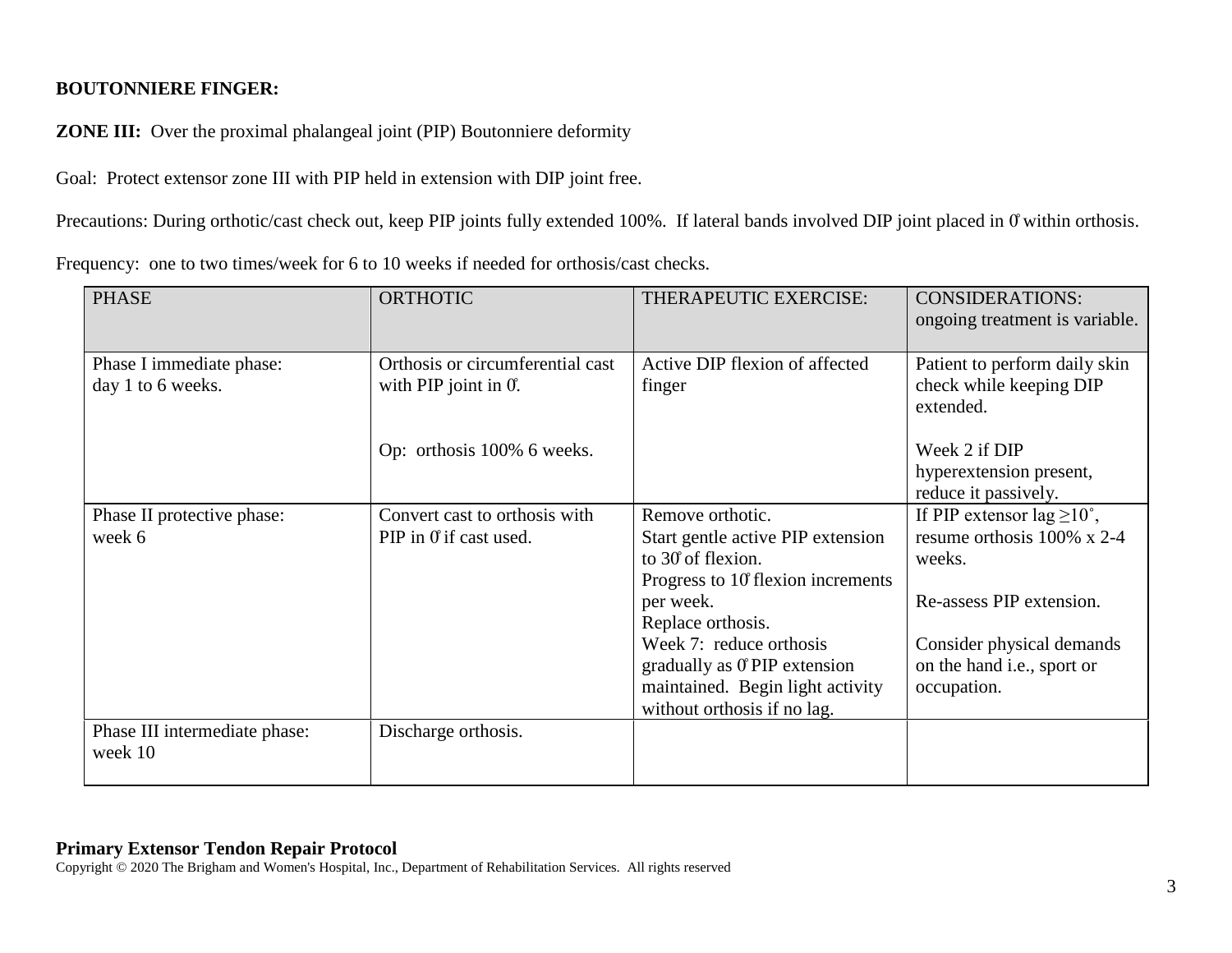

# **ACTIVE CONTROLLED SHORT ARC OF MOTION:** when PIP joint can be passively extended fully.

**ZONE III:** Central slip (CS); and/or Lateral Bands (LB); over the proximal interphalangeal joint (PIP)--Boutonnière deformity. **ZONE IV:** Over the proximal phalanx.

Goal: Protect extensor zone III and IV maintain  $\theta$  PIP active extension while gaining incremental 10̊of active PIP flexion/week.

Precautions: Limit active PIP flexion during the initial 4 weeks. No forceful flexion or gripping. Avoid MCP and DIP hyperextension.

Frequency: one to two times/week for 6 to 8 weeks.

**Active Controlled Motion:** When PIP joint can be passively fully extended.

Short Arc of Motion (SAM) for central slip (CS) and lateral band(s) (LBs).



| <b>PHASE</b> | <b>ORTHOTICS</b>                                | THERAPEUTIC EXERCISES                                                        | <b>CONSIDERATIONS</b> |
|--------------|-------------------------------------------------|------------------------------------------------------------------------------|-----------------------|
|              |                                                 |                                                                              |                       |
| Phase I      | 3 Orthotics:                                    | <b>Repaired CS:</b> Place MCP in slight flexion.                             |                       |
| immediate    | Hand based with MCP in 30°                      | Active PIP & DIP flexion within confines of <i>orthosis 1</i> ,<br>$\bullet$ |                       |
| phase: day 3 | flexion volar with PIP $&$ DIP $\theta$         | then active extension to $0^\circ$ .                                         |                       |
| to 4 weeks   | 100% except for exercise.                       | Active DIP flexion within confines of <i>orthosis</i> 2, then<br>$\bullet$   |                       |
|              | <b>For CS repair:</b>                           | active extension to $0^{\circ}$ .                                            |                       |
|              | Exercise orthosis 1: PIP flexed                 | Week 3: if no lag, adjust <i>orthosis 1</i> PIP to 40° flexion.              |                       |
|              | 30 DIP free.                                    | Week 4: by end of week 4, if no lag, continue to progress                    |                       |
|              | <i>Exercise orthosis 2</i> : PIP in $0^{\circ}$ |                                                                              |                       |

#### **Primary Extensor Tendon Repair Protocol**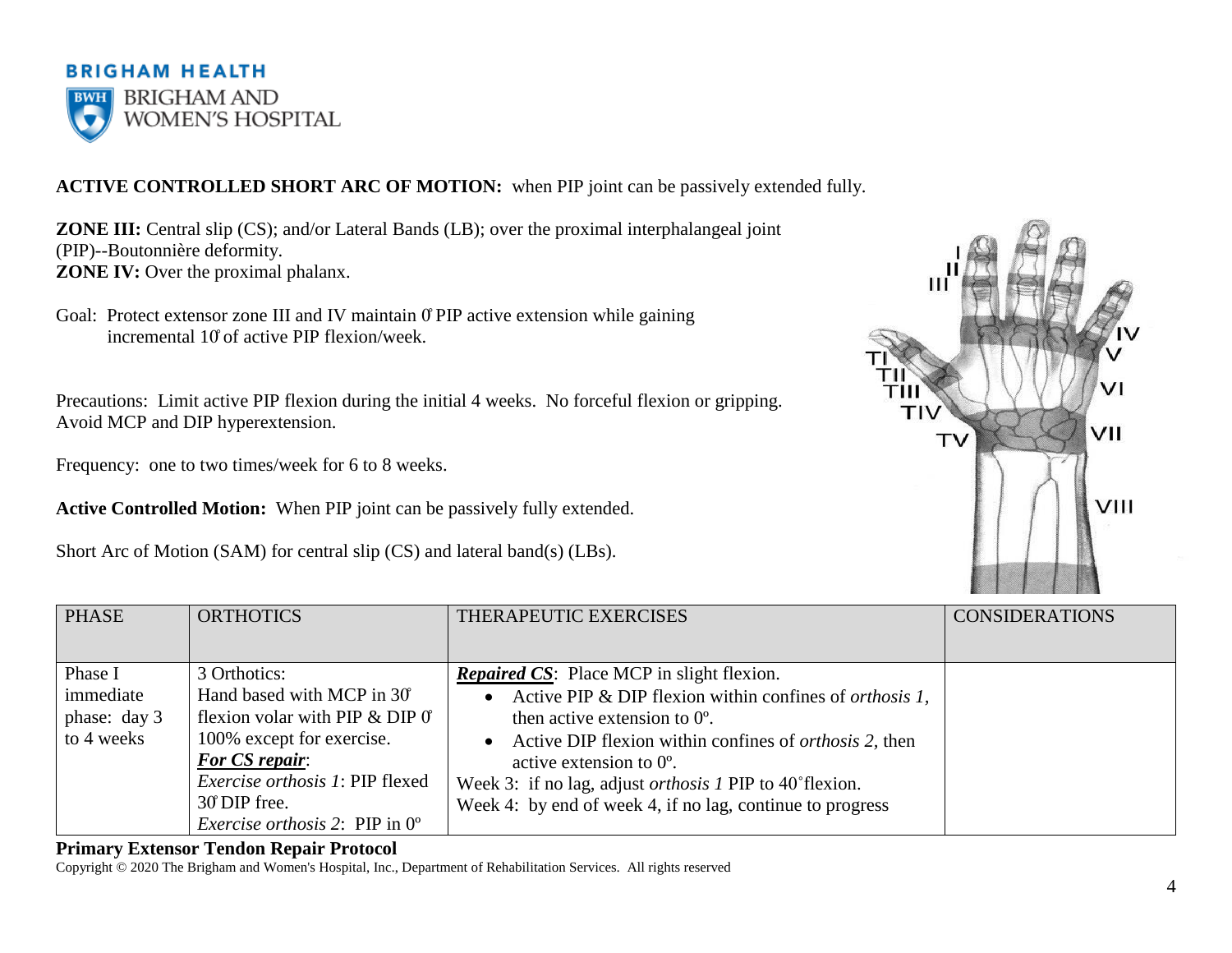|              | & DIP free<br>For $LB(s)$ repaired:<br><i>Exercise orthosis 1: PIP flexed</i><br>30 and DIP flexed 25°.<br><i>Exercise orthosis</i> 2: PIP in $0^{\circ}$ &<br>$DIP$ flexed $25^{\circ}$ | flexion of PIP joint adjusting <i>orthosis 1</i> by $10 \&$ up to<br>$60^{\circ} - 70^{\circ}$ .<br><b>Repaired LB</b> : Wrist placed in 30 flexion, MCP in slight<br>flexion<br>Active PIP & DIP flexion within confines of <i>orthosis 1</i><br>active extension to $0^\circ$ .<br>Active DIP flexion within confines of <i>orthosis</i> 2 active<br>extension to $0^\circ$ .<br>Week 3: if no lag, adjust <i>orthosis 1</i> to PIP 40° flexion.<br>Week 4: by end of week 4, if no lag, adjust <i>orthosis 1</i> to<br>progress flexion of IP joints by $10^{\circ}$ up to $60^{\circ}$ -70°. | <b>Repaired LB</b><br>If PIP lag develops, limit<br>flexion of the IP joints. |
|--------------|------------------------------------------------------------------------------------------------------------------------------------------------------------------------------------------|--------------------------------------------------------------------------------------------------------------------------------------------------------------------------------------------------------------------------------------------------------------------------------------------------------------------------------------------------------------------------------------------------------------------------------------------------------------------------------------------------------------------------------------------------------------------------------------------------|-------------------------------------------------------------------------------|
| Phase II     | Discharge hand-based orthosis.                                                                                                                                                           | Week 4: wear finger-based extension orthosis when not                                                                                                                                                                                                                                                                                                                                                                                                                                                                                                                                            | If PIP lag, add reverse                                                       |
| protection   | Replace with finger based volar                                                                                                                                                          | exercising.                                                                                                                                                                                                                                                                                                                                                                                                                                                                                                                                                                                      | blocking with active PIP                                                      |
| phase: $4-6$ | with PIP in 0 for CS or PIP $\&$                                                                                                                                                         |                                                                                                                                                                                                                                                                                                                                                                                                                                                                                                                                                                                                  | extension.                                                                    |
| weeks        | DIP in 0 for $CS \& LB$ repair.                                                                                                                                                          | Week 5: gradually wean from orthosis during day for light                                                                                                                                                                                                                                                                                                                                                                                                                                                                                                                                        | If lag, wear PIP and DIP in                                                   |
|              |                                                                                                                                                                                          | functional typing, writing, dressing and eating.                                                                                                                                                                                                                                                                                                                                                                                                                                                                                                                                                 | 0 orthosis during sleep.                                                      |
| Phase III    | Discharge all 3 orthotics                                                                                                                                                                | Initiate progressive resistive exercises (PREs), and PROM.                                                                                                                                                                                                                                                                                                                                                                                                                                                                                                                                       |                                                                               |
| intermediate |                                                                                                                                                                                          |                                                                                                                                                                                                                                                                                                                                                                                                                                                                                                                                                                                                  |                                                                               |
| phase: $6-8$ |                                                                                                                                                                                          |                                                                                                                                                                                                                                                                                                                                                                                                                                                                                                                                                                                                  |                                                                               |
| weeks        |                                                                                                                                                                                          |                                                                                                                                                                                                                                                                                                                                                                                                                                                                                                                                                                                                  |                                                                               |



Resting Hand Based<br>Orthosis







Central Slip (CS) CS<br>
exercise orthosis #1 CS and lateral band (LB) CS and LB<br>
exercise orthosis #2 exercise orthosis #2

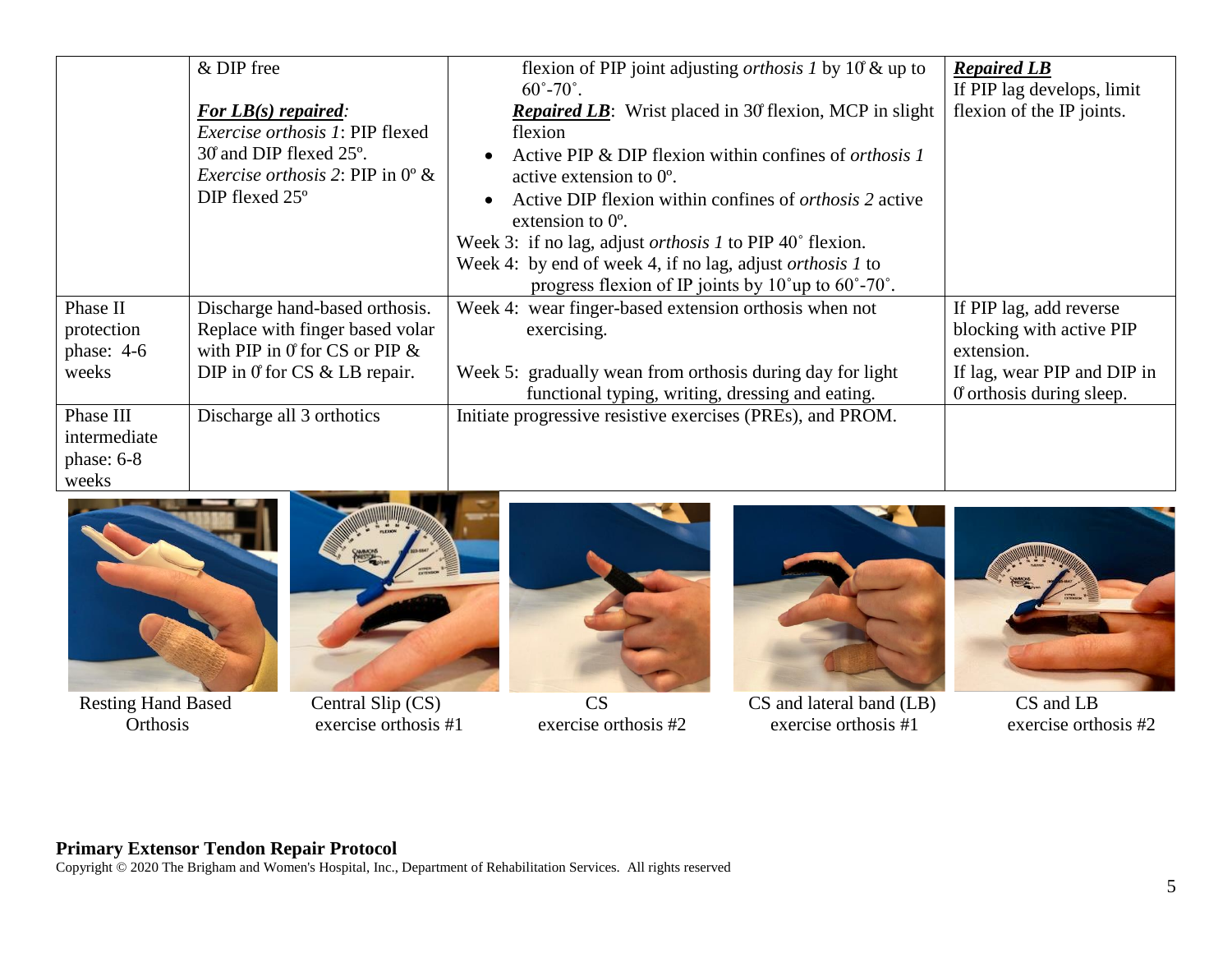**Zone V**: Sagittal band (SB) within 3 weeks closed injury unrepaired.

Goal: Re-establish active MCP extension.

Precautions: Avoid MCP flexion to affected finger.

|  |  | Frequency: One to two times/week for 6 weeks. |  |  |
|--|--|-----------------------------------------------|--|--|
|--|--|-----------------------------------------------|--|--|

| <b>PHASE</b>     | <b>ORTHOTIC</b>                                   | THERAPEUTIC EXERCISES                        | <b>CONSIDERATIONS</b>            |
|------------------|---------------------------------------------------|----------------------------------------------|----------------------------------|
|                  |                                                   |                                              |                                  |
| I immediate      | Yoke orthosis with affected MCP in 0-25°          | AROM to MCP, PIP and DIP joints in           | Monitor for swan-neck deformity. |
| phase: day 3 to  | hyperextension relative to uninvolved             | orthosis.                                    |                                  |
| $4th$ week.      | MCP joints in slight deviation towards            | PROM to PIP and DIP joints in orthosis.      |                                  |
|                  | direction of SB injury.                           |                                              |                                  |
| II protection    | Continue with orthosis                            | Gentle AROM with Buddy Loop <sup>TM</sup> to |                                  |
| phase: 4-6 weeks |                                                   | affected digit.                              |                                  |
| III intermediate | Discharge orthosis. Wear Buddy Loop <sup>TM</sup> | Progressive use of hand for ADLs, IADLs      |                                  |
| phase: 6 weeks   | for 1-2 weeks.                                    | with Buddy Loop <sup>TM</sup> .              |                                  |

### **Primary Extensor Tendon Repair Protocol**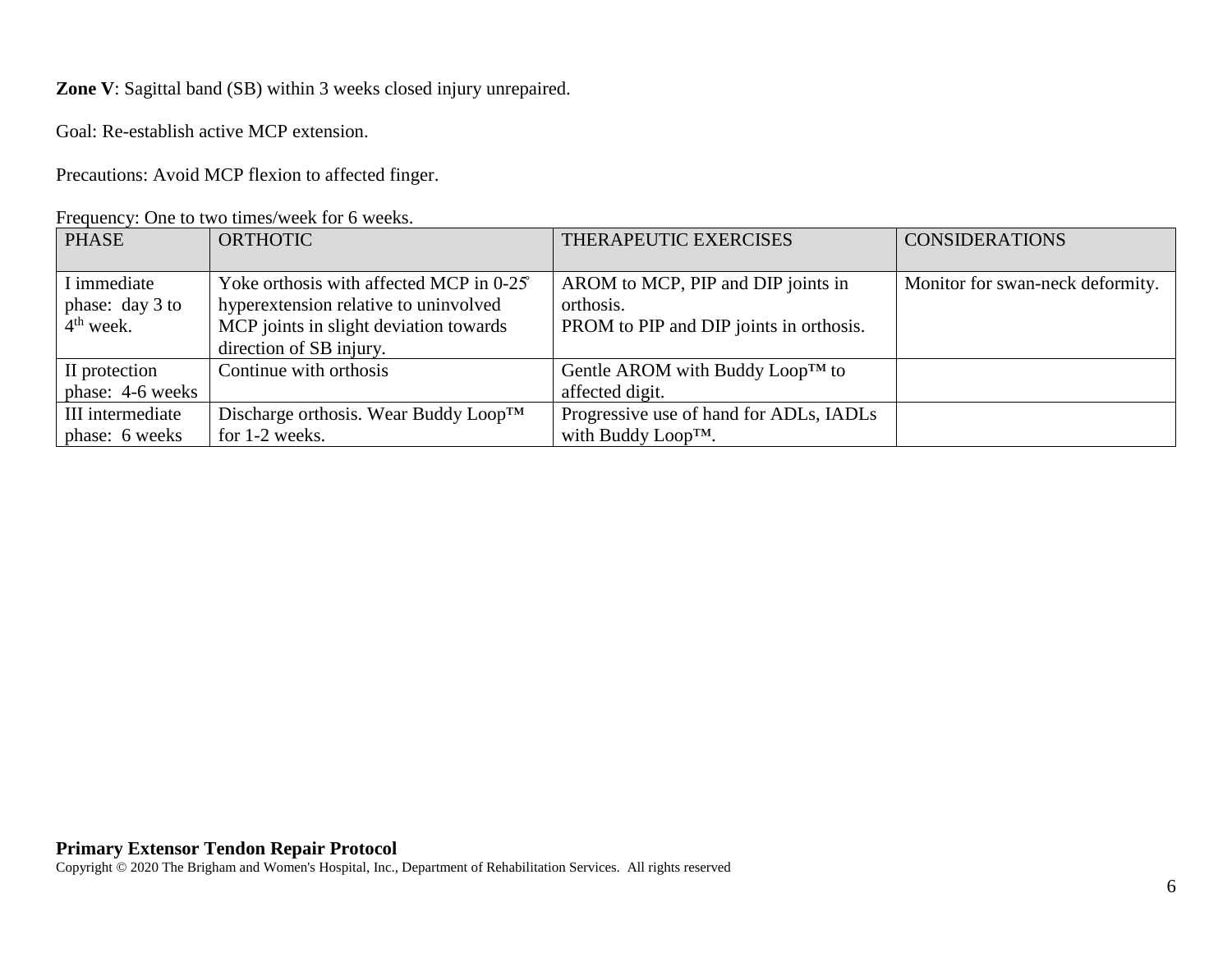# **ZONE IV – VII EXTENSOR TENDON REPAIR IMMEDIATE CONTROLLED ACTIVE MOTION**

**(ICAM)**: Yoke orthosis links the uninjured fingers to the repaired finger. The uninjured fingers in orthosis dynamically assist finger extension that unloads the tendon repair.

# **Active Controlled Motion:**

**ZONE IV:** over the proximal phalanx **ZONE V:** over metacarpal-phalangeal joint (MCP) & sagittal bands (SB) **ZONE VI:** over metacarpal bone and dorsum of the hand **ZONE VII:** over wrist

Goal: Protect extensor zones IV - VII with  $\theta$  MCP extension while limiting adhesions.



Precautions: ICAM orthosis cannot be used when all of EDC, EIP and EDM tendons repaired. Full fisting may place increased force on repair. No active wrist extension or resistive activity with the hand. No resistance for 6 to 8 weeks. When molding orthotics, no flexion to wrist and fingers.

Frequency: one to two times/week for 6-8 weeks.

| <b>PHASE</b>                                                | <b>ORTHOTIC</b>                                                                                                                                                              | THERAPEUTIC EXERCISE                                                                                                                                                                                                                                                             | <b>CONSIDERATIONS</b>                                                                                                                                                  |
|-------------------------------------------------------------|------------------------------------------------------------------------------------------------------------------------------------------------------------------------------|----------------------------------------------------------------------------------------------------------------------------------------------------------------------------------------------------------------------------------------------------------------------------------|------------------------------------------------------------------------------------------------------------------------------------------------------------------------|
| Phase I<br>immediate phase:<br>day 3 to end of<br>3rd week. | Zones $4-6$ :<br>1. Wrist immobilized in $20^{\circ}$<br>extension.<br>2. Yoke with MCP hyper-<br>extended 15-20° relative to<br>MCP of uninvolved<br>fingers for 6-8 weeks. | Zones 5-6: active MCP flexion with PIPs $\&$<br>DIPs extended then active MCP extension with<br>PIPs & DIPs in hook position within confines<br>of both orthotics.<br>Active composite extension and flexion with<br>orthoses on.<br>Passive PIP extension, active DIP blocking. | Fingers must be relaxed to avoid tension to<br>repair.<br>Adjust orthotics as edema reduces.<br>If lag in zones 4-6, place $&$ hold in extension in<br>both orthotics. |
|                                                             | Zone 7:<br>Wrist immobilized $0^{\circ}$ & yoke.                                                                                                                             | Zone 7: remove wrist orthosis for exercise<br>only. Active wrist flexion 20 <sup>°</sup> with fingers<br>relaxed in yoke. Place & hold wrist extended<br>$20^{\circ}$ with fingers relaxed in yoke. Repeat.                                                                      |                                                                                                                                                                        |

# **Primary Extensor Tendon Repair Protocol**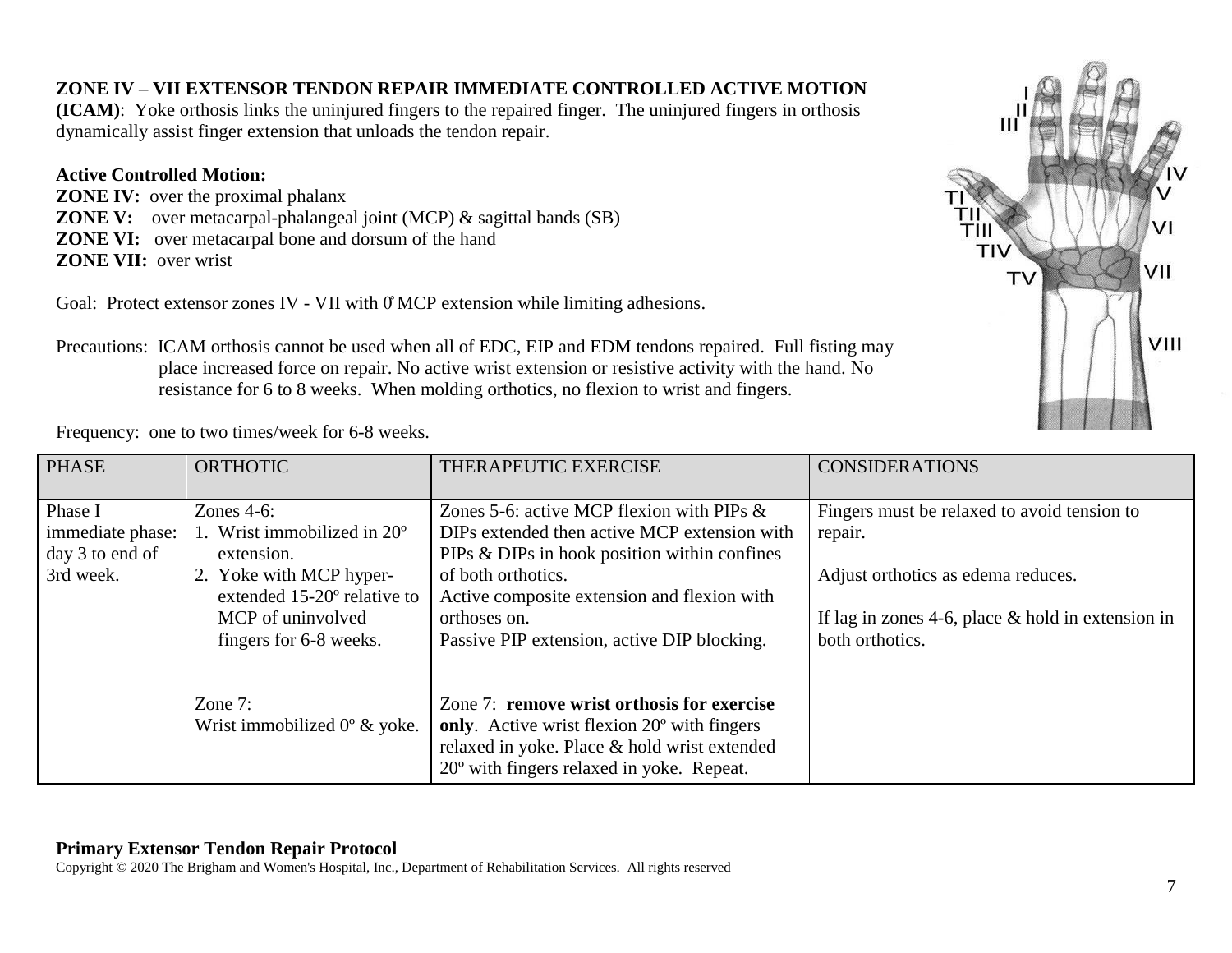|                        | By end of $3^{\text{rd}}$ week: zone 4-6:<br>Both orthotics 100%. When<br>wrist active extension/flexion<br>$= 25\frac{9}{25}$ ° discontinue wrist<br>orthosis except for moderate-<br>heavy activity. | Zones 4-6: If no extensor lag, remove wrist<br>orthosis for active wrist flexion and extension<br>(fingers relaxed in yoke).                                                                                                                                                       | Avoid EDC scar adhesions.                                                                                                                                                                           |
|------------------------|--------------------------------------------------------------------------------------------------------------------------------------------------------------------------------------------------------|------------------------------------------------------------------------------------------------------------------------------------------------------------------------------------------------------------------------------------------------------------------------------------|-----------------------------------------------------------------------------------------------------------------------------------------------------------------------------------------------------|
|                        | By end of $3rd$ week: zone 7:<br>Same as zone 5-6.                                                                                                                                                     | Zone 7: If no lag, remove wrist orthotic for<br>exercise only.<br>Active wrist flexion/extension 40°/40°<br>relaxed fingers without yoke.<br>Place $\&$ hold wrist extension 40 $\degree$ with<br>fingers flexed or extended in yoke.                                              | Zone 7 if lag, remove wrist orthosis for<br>exercise only: active wrist flexion 20° with<br>fingers relaxed in yoke.<br>Place $&$ hold wrist extended $20^{\circ}$ with fingers<br>relaxed in yoke. |
| Phase II:<br>Week 4-6  | Yoke orthosis 100%.<br>Yoke and wrist orthosis worn<br>during moderate heavy<br>activities.                                                                                                            | If no extensor lag, progress to composite wrist<br>flexion with fisting $&$ composite wrist and<br>digits extension.<br>If no lag, achieve full composite wrist and<br>finger motion before removing yoke orthosis.<br>Start with light ADLs, activities and progress to<br>IADLs. |                                                                                                                                                                                                     |
| Phase III:<br>Week 6-7 | D/C wrist and yoke orthoses.<br>Wear Buddy Loop™ during<br>activities.<br>Wean from Buddy Loop <sup>TM</sup> as<br>tolerated.                                                                          |                                                                                                                                                                                                                                                                                    |                                                                                                                                                                                                     |







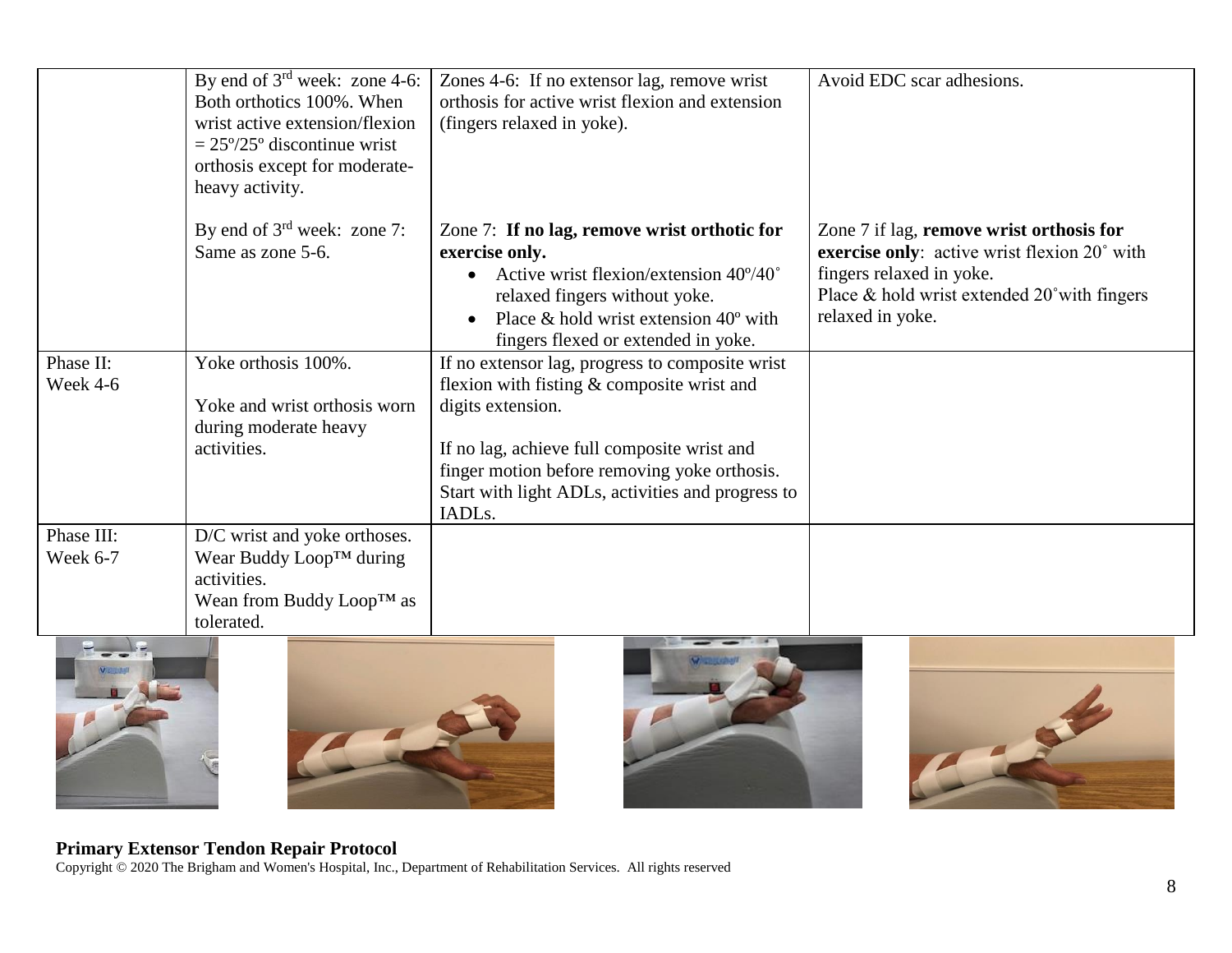## **ICAM (Immediate Controlled Active Motion) orthosis fabrication:** wrist and yoke:

- 1. Measure patient's opposite wrist and hand. Yoke width: length of proximal phalanx of involved finger. Length of yoke is 1.5 x girth of hand across MCP joints.
- 2. Mold wrist orthosis with wrist extended  $20^{\circ}$  for zones 5-6. Wrist 0 for zone 7.
- 3. Use pencil to hold affected finger in hyperextension. Have patient support finger with other hand when pencil is removed to mold orthosis.
- 4. Drape each end of strip over dorsum of uninvolved fingers.
- 5. Passively place involved finger in 15-20° more extension (hyperextension) than other fingers.
- 6. Continue to wrap and contour strip around palmar aspect of uninvolved fingers. The ends of the yoke remain on the palmar surface. The gap is allowed for adjustment. Smooth edges and secure with Velcro™.

## Configuration of ICAM Finger Yoke/Relative Motion Orthotic When Single Finger (XX) Involved Key:

| Index | Long | Ring | Small |
|-------|------|------|-------|
|       |      |      |       |
|       | xх   |      |       |
|       |      |      |       |
|       |      |      |       |

**XX**: *Repaired* finger held in more MCP extension by the yoke.

- O: Uninjured finger(s) held in a position in less MCP joint extension by the yoke.
- **X:** Additional finger held in more MCP extension to balance yoke.

Zone VIII (distal forearm) and IX (muscle belly) repair Orthosis: static volar with wrist in 0˚ without yoke.

Protocol is same as Zone V-VII. Begin with AROM at 3 weeks. AAROM at 4 weeks, PROM at 5 weeks, PREs at 6 weeks.

Goal: Avoid inter-tendinous adhesions.

Precautions: No resistance for 6 weeks.

## **Primary Extensor Tendon Repair Protocol**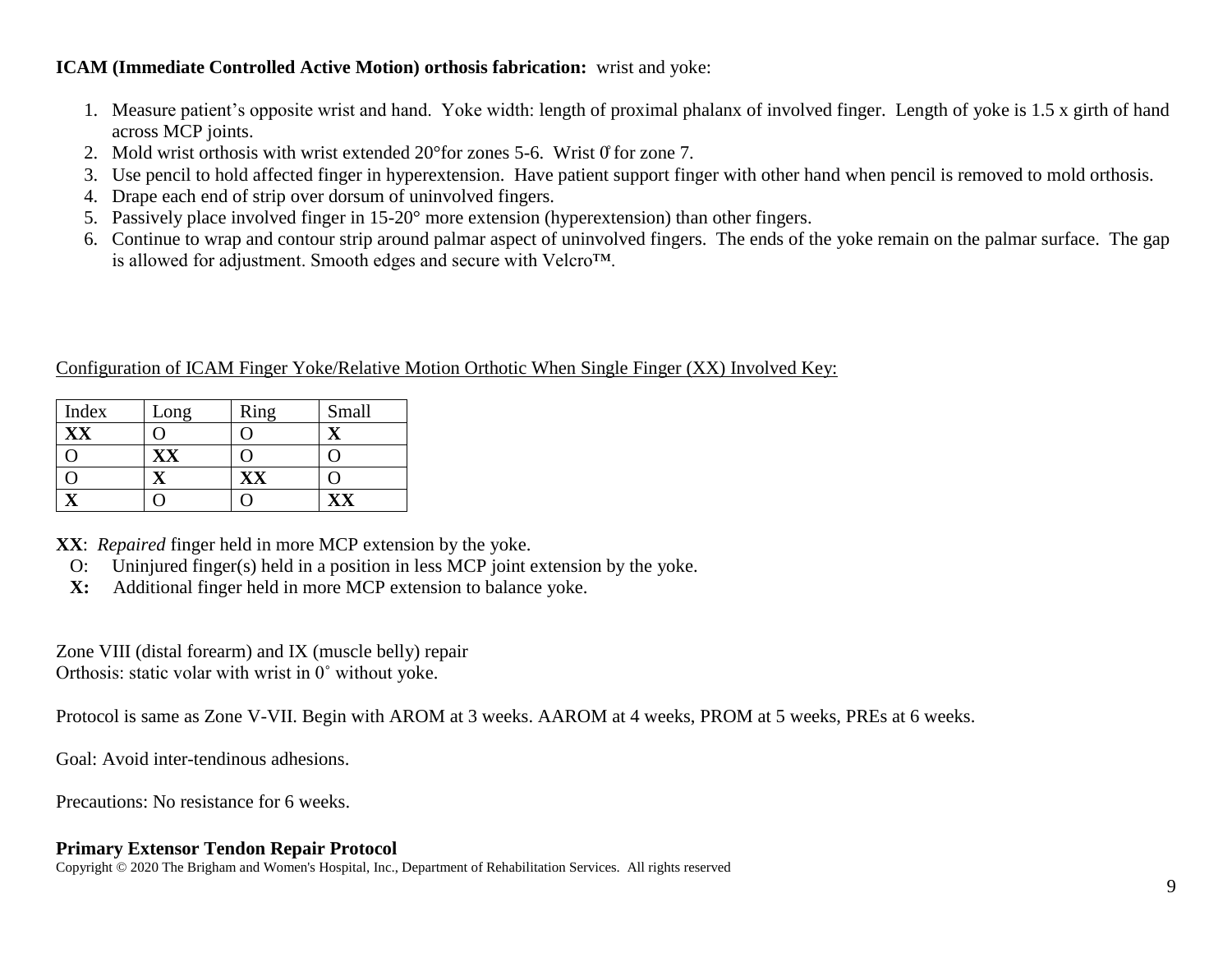Frequency: One to two times/week for 6-8 weeks.

# **CONTROLLED PASSIVE MOTION: SHORT ARC OF MOTION (SAM)** when all extensor tendons are repaired.

**Zone V-VI:** Over the MCP joint (V) and over metacarpal bone (VI)

- Goal: Protect extensor zone V and VI when all EDC tendons are repaired. Maintain  $0^{\circ}$ MCP active extension while gaining incremental 15° MCP flexion to all fingers/week.
- Precautions: Limit MCP active flexion during initial 4 weeks. No resistive activity with the hand for 6 to 8 weeks. When molding orthotics, no flexion to wrist and fingers.

Frequency: one to two times/week for 8 weeks.



| <b>PHASE</b>        | <b>ORTHOTICS</b>                                          | THERAPEUTIC EXERCISE                 | <b>CONSIDERATIONS</b> |
|---------------------|-----------------------------------------------------------|--------------------------------------|-----------------------|
| I: Immediate phase: | 1. Forearm based static wrist                             | Within dynamic orthosis:             |                       |
| day 5 to 4 weeks.   | extended $30^\circ$ , MCPs $0^\circ$ -20 $\circ$ flexion, |                                      |                       |
|                     | PIPs in $0^{\circ}$ for sleep.                            | Active MCP flexion PIPs & DIPs       |                       |
|                     |                                                           | extended via recoil of rubber bands. |                       |
|                     | 2. Forearm based dynamic: wrist                           | Active MCP extension with PIPs $\&$  |                       |
|                     | $0^{\circ}$ , index-small MCPs $0^{\circ}$ by rubber      | DIPs in hook position.               |                       |
|                     | band tension in slings. Allow 30-                         |                                      |                       |
|                     | 35° active MCP flexion to IF, LF;                         | In hand clinic:                      |                       |
|                     | allow 40-45° active MCP RF, SF                            | Therapist removes orthosis,          |                       |
|                     | flexion with flexion blocked by                           | holds wrist $&$ IP joints in         |                       |
|                     | stop beads for day.                                       |                                      |                       |

#### **Primary Extensor Tendon Repair Protocol**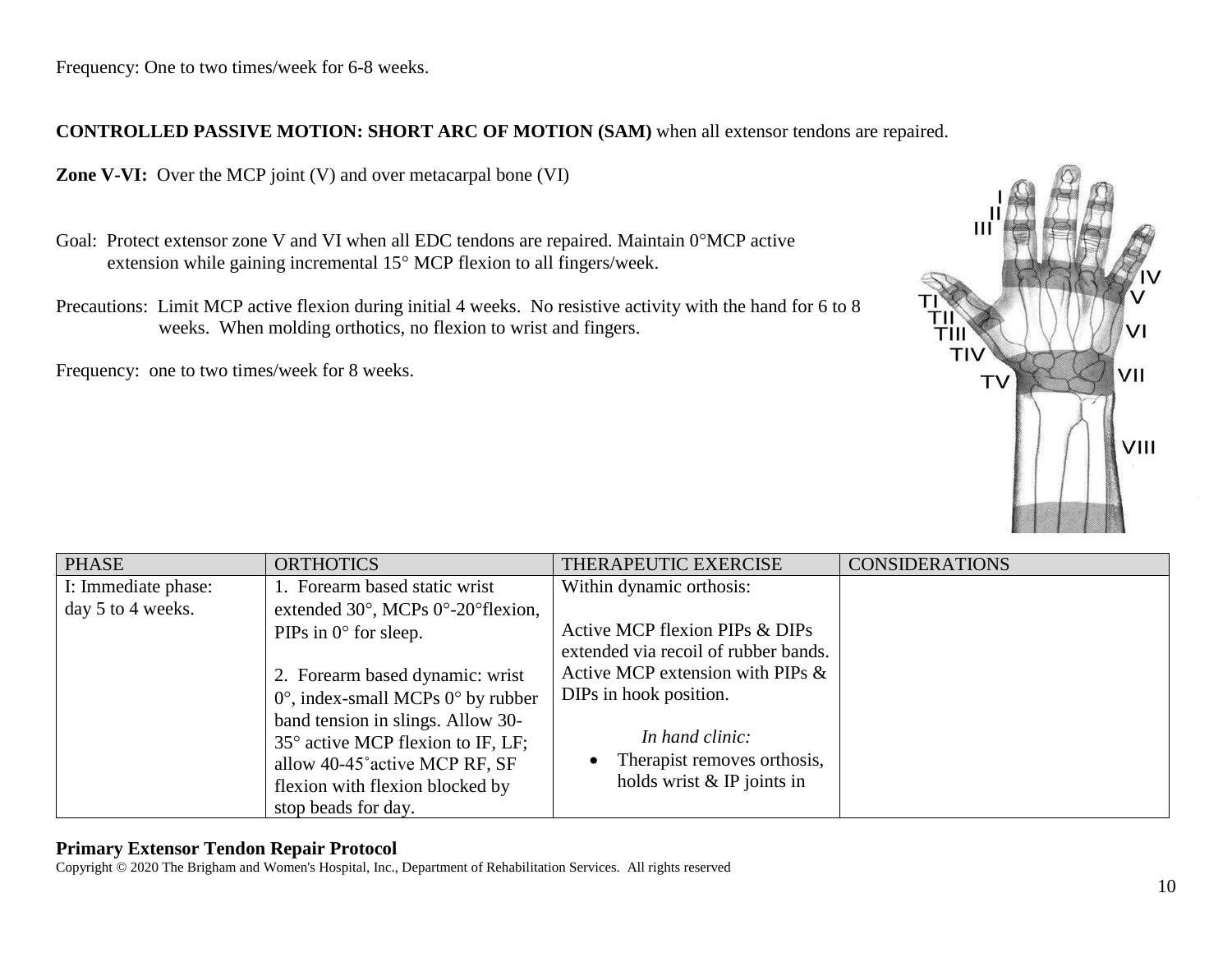|                                       | Volar finger gutters may be placed<br>under leather slings for greater<br>EDC glide.                                        | 0° and passively flexes<br>MCPs joints to 45°.<br>Therapist moves wrist from<br>full passive extension to $0^{\circ}$<br>with all finger joints held in<br>$0^{\circ}$ .<br>Therapist holds wrist $\&$<br>MCP joints in $0^{\circ}$ and patient<br>actively flexes PIP joints to<br>$60^\circ$ . |                                                                                                                           |
|---------------------------------------|-----------------------------------------------------------------------------------------------------------------------------|--------------------------------------------------------------------------------------------------------------------------------------------------------------------------------------------------------------------------------------------------------------------------------------------------|---------------------------------------------------------------------------------------------------------------------------|
|                                       |                                                                                                                             | Within dynamic orthosis:<br>Week 3: allow 60° active MCP<br>flexion in dynamic orthosis.<br>Week 4: allow $75^{\circ}$ active MCP<br>flexion to all fingers in dynamic                                                                                                                           |                                                                                                                           |
| II: Protection phase:<br>week 4-5     | Adjust forearm based static orthosis<br>with wrist extended 20°. Discharge<br>dynamic orthosis end of 4 <sup>th</sup> week. | orthosis.<br>Initiate active full fist & composite<br>wrist flexion with fist.                                                                                                                                                                                                                   |                                                                                                                           |
| III: Intermediate phase:<br>week 6-8. | Discharge static forearm-based<br>orthosis if no lag.                                                                       | Week 6: PROM, light fine motor<br>activity.<br>Week 7: PRES.                                                                                                                                                                                                                                     | If MCP 15° lag, wear nighttime forearm-<br>based orthosis 2-4 weeks.<br>Consider passively stretching hand<br>intrinsics. |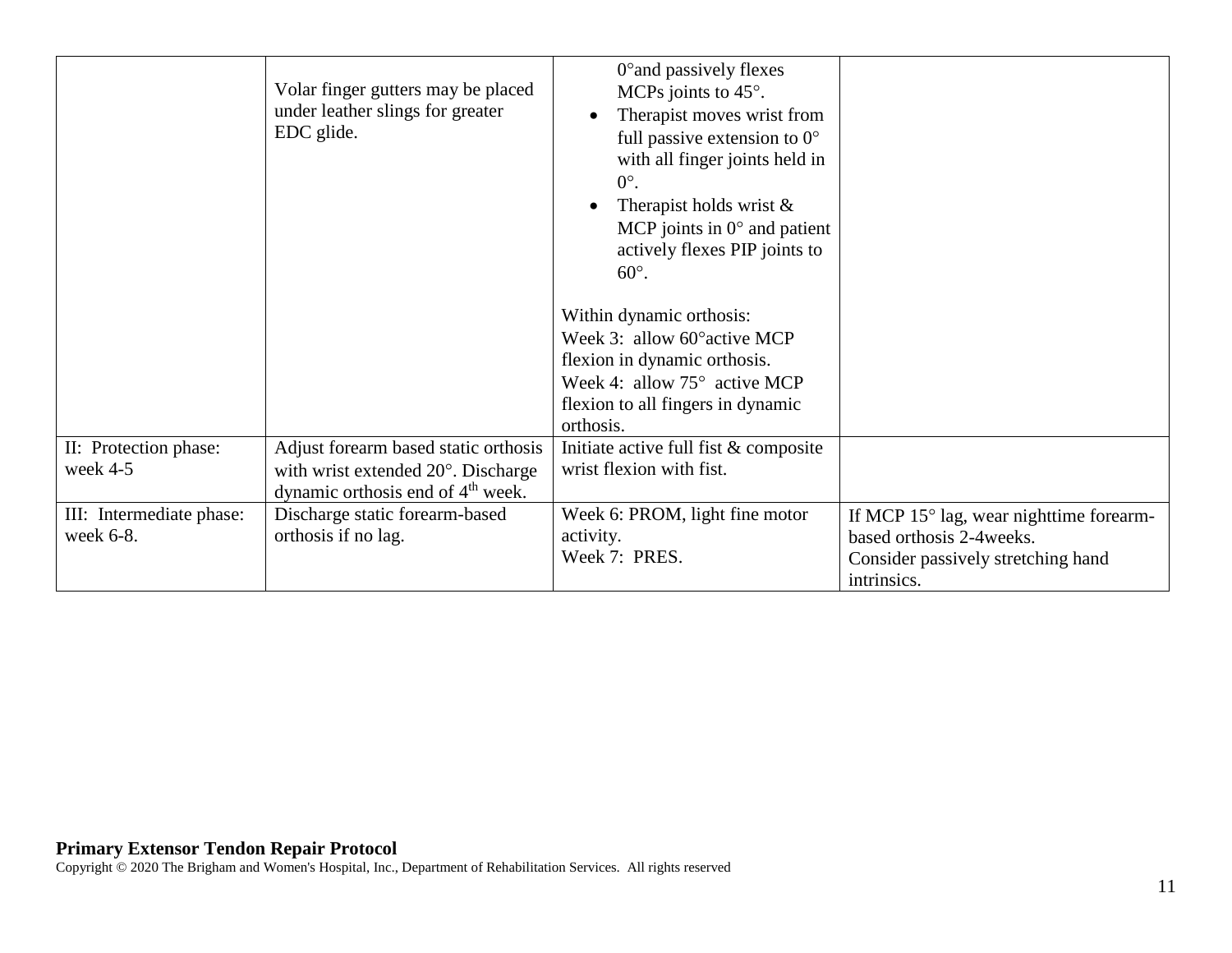# **CONTROLLED PASSIVE MOTION**:

**Zone VII:** Over the dorsal retinaculum of the wrist. **Zone VIII:** Distal forearm

- Goal: Protect extensor zones VI-VIII when all EDC tendons are repaired. Limit adhesions and maintain active MCP and wrist extension while gaining  $15^{\circ}$  MCP flexion and  $20^{\circ}$  wrist flexion.
- Precautions: Limit combined wrist and full finger flexion during initial 4 weeks. No resistive activity with the hand for 6 to 8 weeks. Avoid scarring proximal to extensor retinaculum to prevent tendon adherence.

Frequency: One to two times/week for 8 weeks.



| <b>PHASE</b>                       | <b>ORTHOTIC</b>                    | THERAPEUTIC EXERCISE                         | <b>CONSIDERATIONS</b> |
|------------------------------------|------------------------------------|----------------------------------------------|-----------------------|
| I: Immediate phase: day $5$ to $4$ | 1. If wrist extensors              | 1. Active hook fist, full fist, $\&$         |                       |
| weeks.                             | repaired: Dynamic forearm          | full composite extension                     |                       |
|                                    | based static wrist extended 40°,   | within orthosis.                             |                       |
|                                    | MCPs, PIPs, DIPs in $0^{\circ}$ by | 2. Therapist removes orthosis                |                       |
|                                    | rubber band tension but allow      | for passive wrist extension                  |                       |
|                                    | $30^{\circ}$ active MCP flexion    | from $40^{\circ}$ to $20^{\circ}$ extension. |                       |
|                                    | restricted by stop beads. Worn     |                                              |                       |
|                                    | 100%.                              |                                              |                       |
|                                    | 2. If wrist extensors intact:      | Within <i>Double Reverse</i>                 |                       |
|                                    | Dynamic forearm based Double       | Kleinert Extension orthosis:                 |                       |
|                                    | <b>Reverse Kleinert Extension:</b> | 1. Active Hook fisting.                      |                       |

#### **Primary Extensor Tendon Repair Protocol**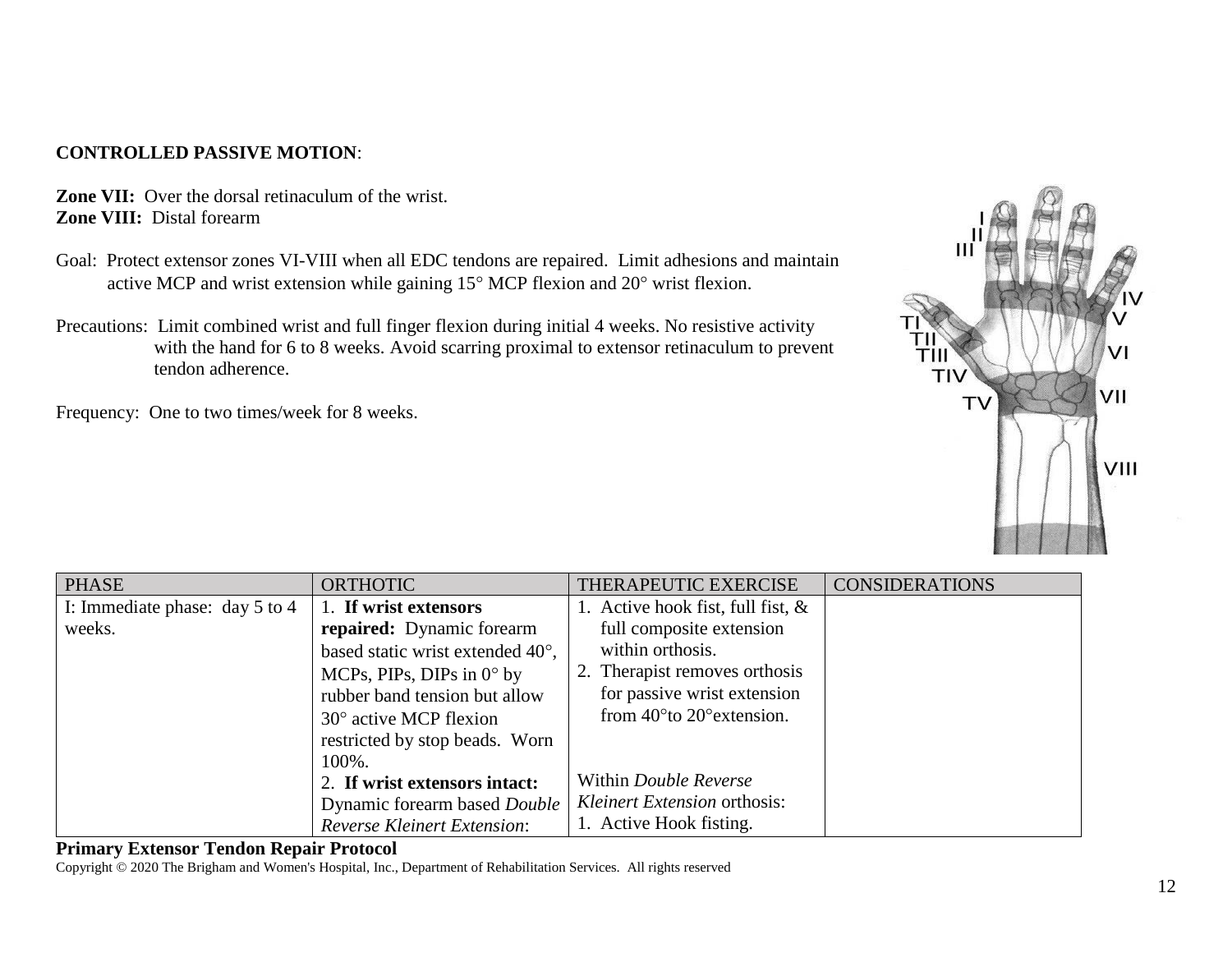|                                 | allows wrist flexion $0-20^\circ$ by<br>wrist hinge. Index, long finger,<br>ring, small MCPs 0° by rubber<br>band tension in slings but allow<br>$30^\circ$ active MCP flexion with<br>flexion blocked by stop beads.<br>Worn 100% | 2. Active wrist flexion $20^{\circ}$ with<br>fingers actively extended.<br>3. Active wrist and MCP<br>flexion to limits within orthosis<br>Week 2: if wrist extensors<br>intact, adjust wrist flexion $10^{\circ}$<br>per week & adjust MCP flexion<br>$15^{\circ}$ per week.<br>Week 2: if wrist extensors<br>repaired, adjust MCP flexion<br>$15^{\circ}$ per week. |                                                                                                                         |
|---------------------------------|------------------------------------------------------------------------------------------------------------------------------------------------------------------------------------------------------------------------------------|-----------------------------------------------------------------------------------------------------------------------------------------------------------------------------------------------------------------------------------------------------------------------------------------------------------------------------------------------------------------------|-------------------------------------------------------------------------------------------------------------------------|
| II: Protection phase: week 4-5  | Fabricate volar forearm based<br>static orthosis with wrist $0^{\circ}$ ,<br>MCPs $0^\circ$ , PIPs & DIPs free.                                                                                                                    | Begin wrist AROM with half<br>fist.                                                                                                                                                                                                                                                                                                                                   |                                                                                                                         |
| III: Intermediate phase: week 6 | Discharge static forearm-based<br>orthosis if no lag.                                                                                                                                                                              | Week 6: PROM, light fine<br>motor activity.<br>Week 7: PREs.                                                                                                                                                                                                                                                                                                          | If MCP $15^{\circ}$ lag, wear nighttime<br>forearm-based orthosis.<br>Consider passively stretching<br>hand intrinsics. |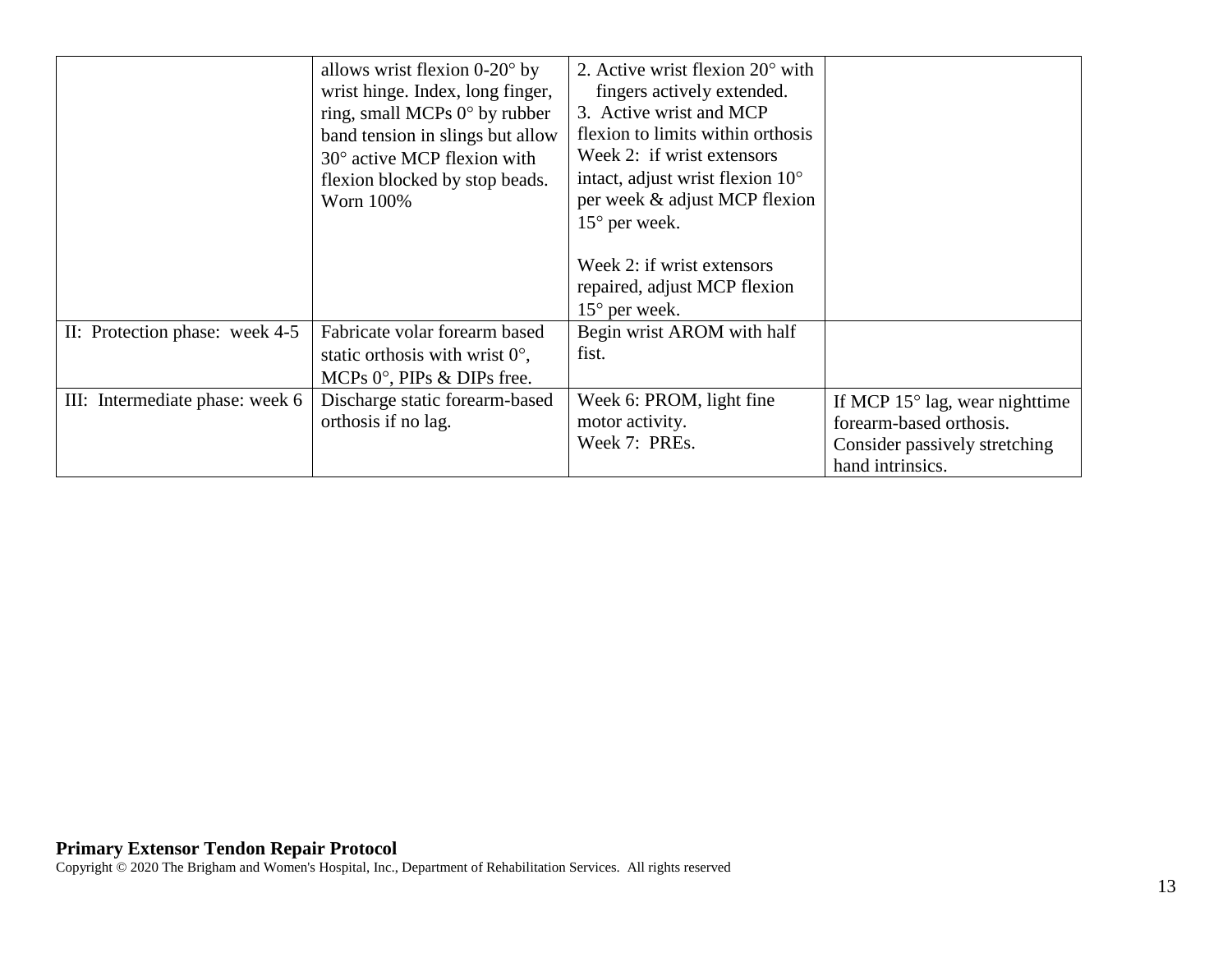Active Controlled Motion:

**THUMB TI and II:** over the IP joint (TI) and proximal phalanx: (TII).

- Goal: Protect thumb extensor zones TI through TII while limiting adhesions and maintaining active thumb extension.
- Precautions: The extensor tendon repair may adhere to the bone, skin and thicken the dorsal joint capsule from scarring in zones TI and TII. No resistance for 8 weeks. For TI, no IP ROM for 6 (bony mallet) to 8 (tendinous mallet) weeks. Avoid gripping or pinching in orthosis. Hyperextend IP joint 10˚ for tendinous mallet. Place IP in 0˚ for bony mallet. When doing orthotic or cast check out, DIP should remain extended at all times.



| <b>PHASE</b>  | <b>ORTHOTIC</b>                       | THERAPEUTIC EXERCISE                                             | <b>CONSIDERATIONS</b>    |
|---------------|---------------------------------------|------------------------------------------------------------------|--------------------------|
| I: Immediate  | Zone I: IP joint $0$ to               | Zone I: None to thumb IP.                                        | Patient to perform daily |
| Phase 1 day   | 15 <sup>°</sup> hyperextension        |                                                                  | skin check while         |
| through $6-8$ | Operative:<br>$Non-op:$               |                                                                  | keeping DIP extended.    |
| weeks.        | 8 weeks 100%<br>5-6 weeks 100%        |                                                                  |                          |
|               |                                       | Zone II:                                                         | If swan-neck deformity   |
|               | Zone II: short opponens: MCP $\&$ IP  | Week 3: remove orthotic to start AROM 25-30° short arc of        | develops, reduce it      |
|               | 0° thumb in radial abduction.         | motion to DIP & MCP.                                             | passively. Flex MCP      |
|               | Operative:<br>Non-op:                 | Week 4: $35-40^{\circ}$ flexion to DIP & MCP and isolated active | joint 30°by dorsal block |
|               | 5-6 weeks 100% 8 weeks 100%           | extension/flexion.                                               | orthosis.                |
|               |                                       |                                                                  |                          |
|               |                                       |                                                                  | Check fit every 1-2      |
|               |                                       |                                                                  | weeks.                   |
| II Protection | Zone I: remove orthosis for exercise, | Zone I: Bony Mallet: gentle active IP flexion to 10. Place $\&$  |                          |
| Phase: $6-8$  | otherwise it is worn 100%.            | Hold thumb in extension. Gradually increase active IP flexion    |                          |
| weeks         |                                       | $10$ per week if DIP is 0 actively.                              |                          |

### **Primary Extensor Tendon Repair Protocol**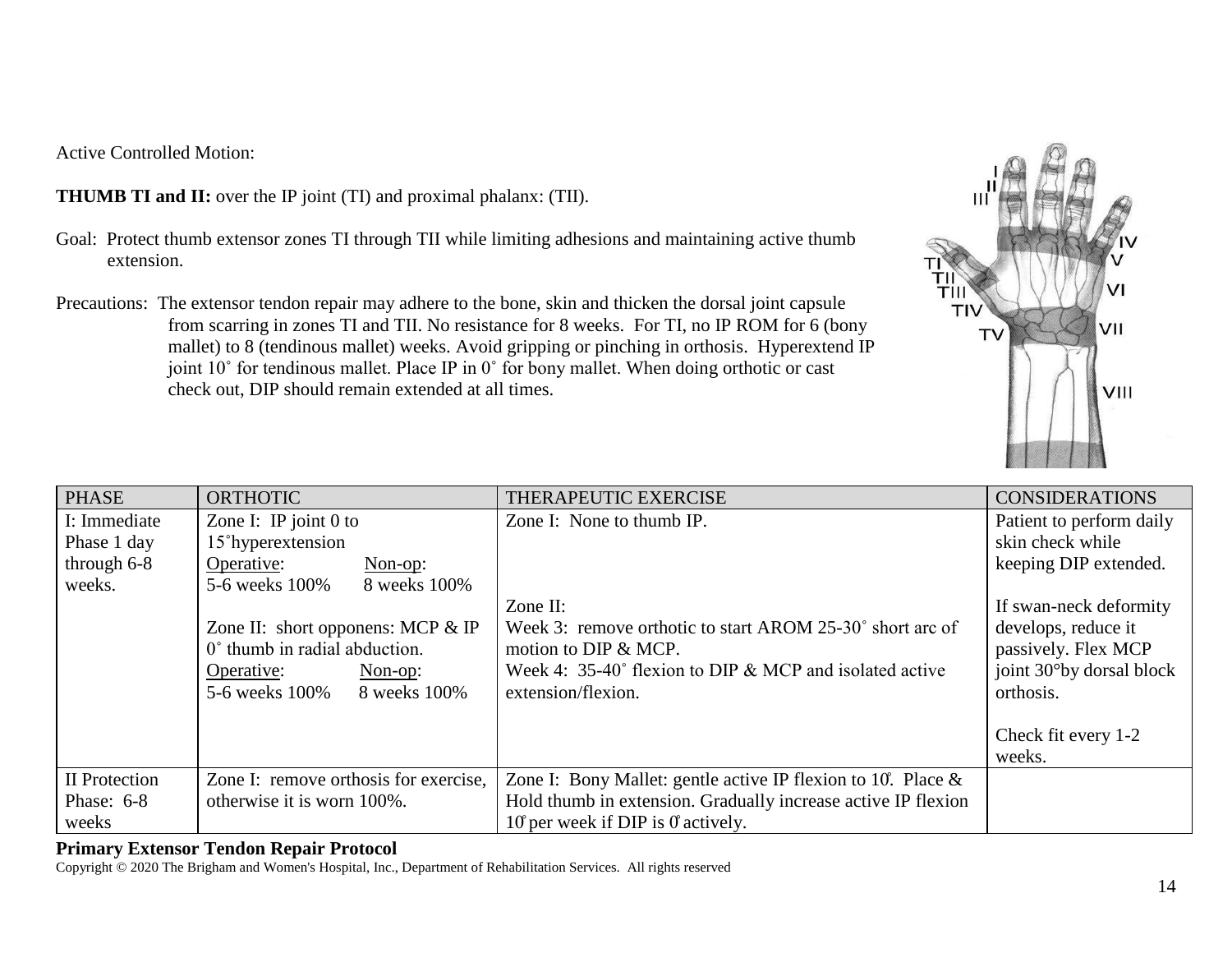|                         | Zone II: discharge orthosis.          | Zone I: Non-bony Mallet:<br>Week 8: gentle active IP flexion to 10. Place $&$ hold thumb in<br>extension. Gradually increase active IP flexion 10 per week if<br>DIP is $0^{\circ}$ actively. |                            |
|-------------------------|---------------------------------------|-----------------------------------------------------------------------------------------------------------------------------------------------------------------------------------------------|----------------------------|
|                         |                                       | Zone II: Progress AROM slowly.                                                                                                                                                                |                            |
| <b>III</b> Intermediate | Gradually wean from orthosis during   | Fine motor activity and AROM program.                                                                                                                                                         | Consider physical          |
| phase:                  | day. Continue orthosis at night for 4 | Week 8: Start light pinching and grasping.                                                                                                                                                    | demands on the hand        |
| 8-12 weeks              | weeks                                 |                                                                                                                                                                                               | i.e., sport or occupation. |
|                         |                                       |                                                                                                                                                                                               | Light functional typing,   |
|                         | Zone II: Discharge orthosis           |                                                                                                                                                                                               | writing, dressing, and     |
|                         |                                       |                                                                                                                                                                                               | eating.                    |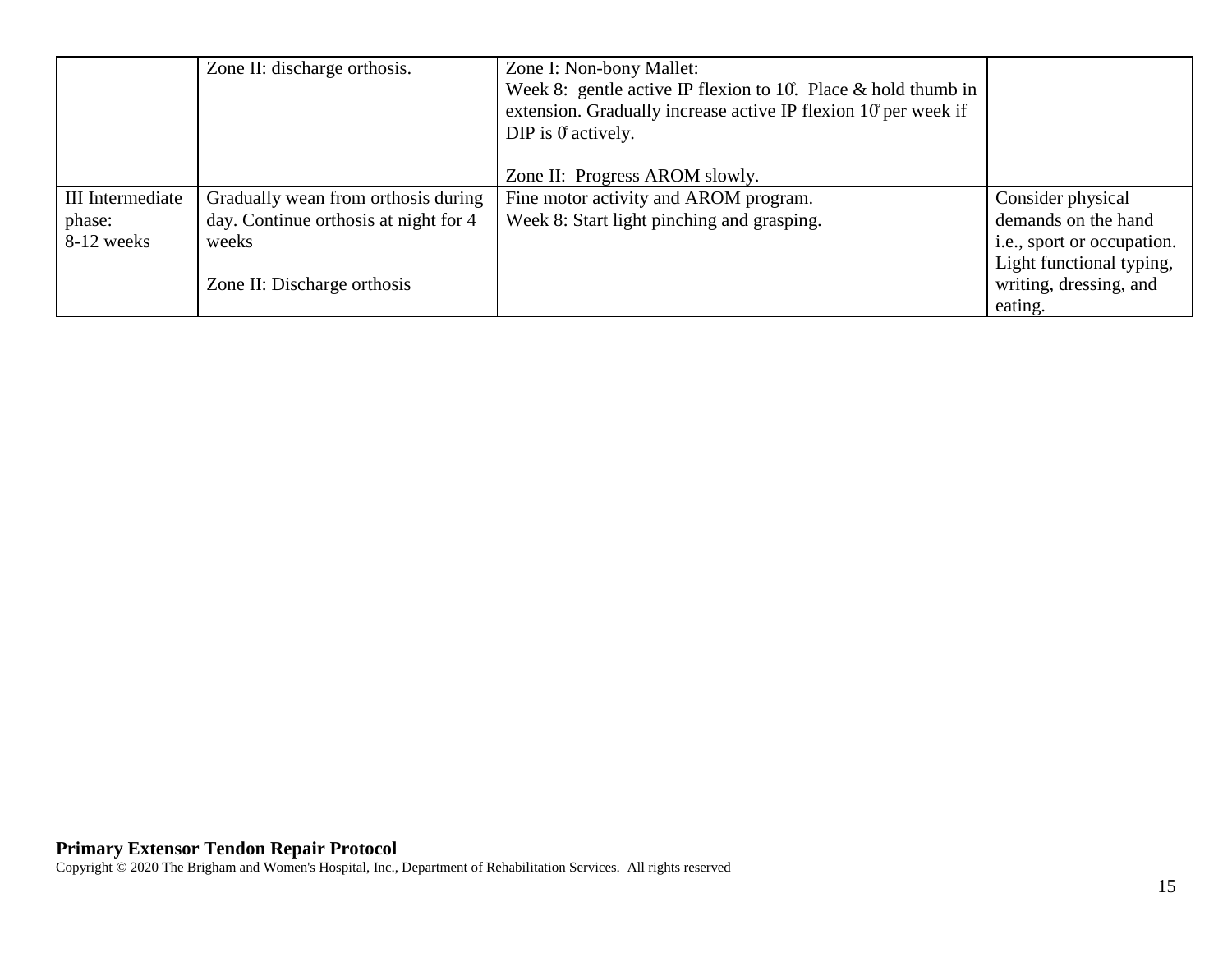# **EARLY ACTIVE CONTROLLED MOTION:**

**THUMB Zone T III:** over the metacarpophalangeal joint (MCP) Boutonnière deformity **THUMB Zone T IV:** over metacarpal bone

Goal: Protect TIII and TIV. Maintain MCP in 0° active extension while gaining active thumb IP flexion.

Precautions: No resistance until 6-8 weeks. Limit active MCP flexion during the initial 4 weeks. No forceful flexion or pinching.



| <b>PHASE</b>      | 2 ORTHOTICS                                  | THERAPEUTIC EXERCISES                                    | <b>CONSIDERATIONS</b>                      |
|-------------------|----------------------------------------------|----------------------------------------------------------|--------------------------------------------|
| I immediate       | Short opponens with thumb in mid position    | $30^{\circ}$ -40° active IP flexion and active place and | Patient may need a template orthosis       |
| phase: 5-7 days   | and IP included.                             | hold with IP $\theta$ to hyperextension.                 | to limit IP active flexion beyond 30-      |
| to 2 weeks.       |                                              |                                                          | $40^\circ$ .                               |
|                   | Exercise Short opponens orthosis with        |                                                          |                                            |
|                   | thumb in mid position with no IP flexion     |                                                          |                                            |
|                   | beyond $30-40$ .                             |                                                          |                                            |
|                   |                                              |                                                          |                                            |
|                   | If extensor lag day 5-7, add IP extension at |                                                          |                                            |
|                   | night in separate extension orthosis with    |                                                          |                                            |
|                   | short opponens.                              |                                                          |                                            |
| II: protection    | Short opponens orthosis with thumb in mid    | Week 3: if no lag, begin thumb IP active                 | If lag, continue short opponens            |
| phase: $2-5$      | position                                     | flexion 100% of normal range. Remove                     | orthosis wear with IP $\theta$ in separate |
| weeks.            |                                              | orthosis, place and hold thumb in slight                 | extension orthosis secured to IP.          |
|                   |                                              | radial abduction with thumb MCP & IP in 0°.              |                                            |
|                   |                                              | Active MCP flexion up to $25$ with IP in $0^{\circ}$ .   |                                            |
| III: intermediate | Short opponens orthosis with thumb in mid    | Full active MCP and IP flexion, isolated and             | Gradually wean from orthosis during        |
| phase $5-8$       | position                                     | combined; fine motor activity.                           | day for light functional typing,           |
| weeks.            | 6 weeks discharge orthosis.                  | Week 6 to 8: gradual strengthening, PREs.                | writing, dressing, and eating.             |

### **Primary Extensor Tendon Repair Protocol**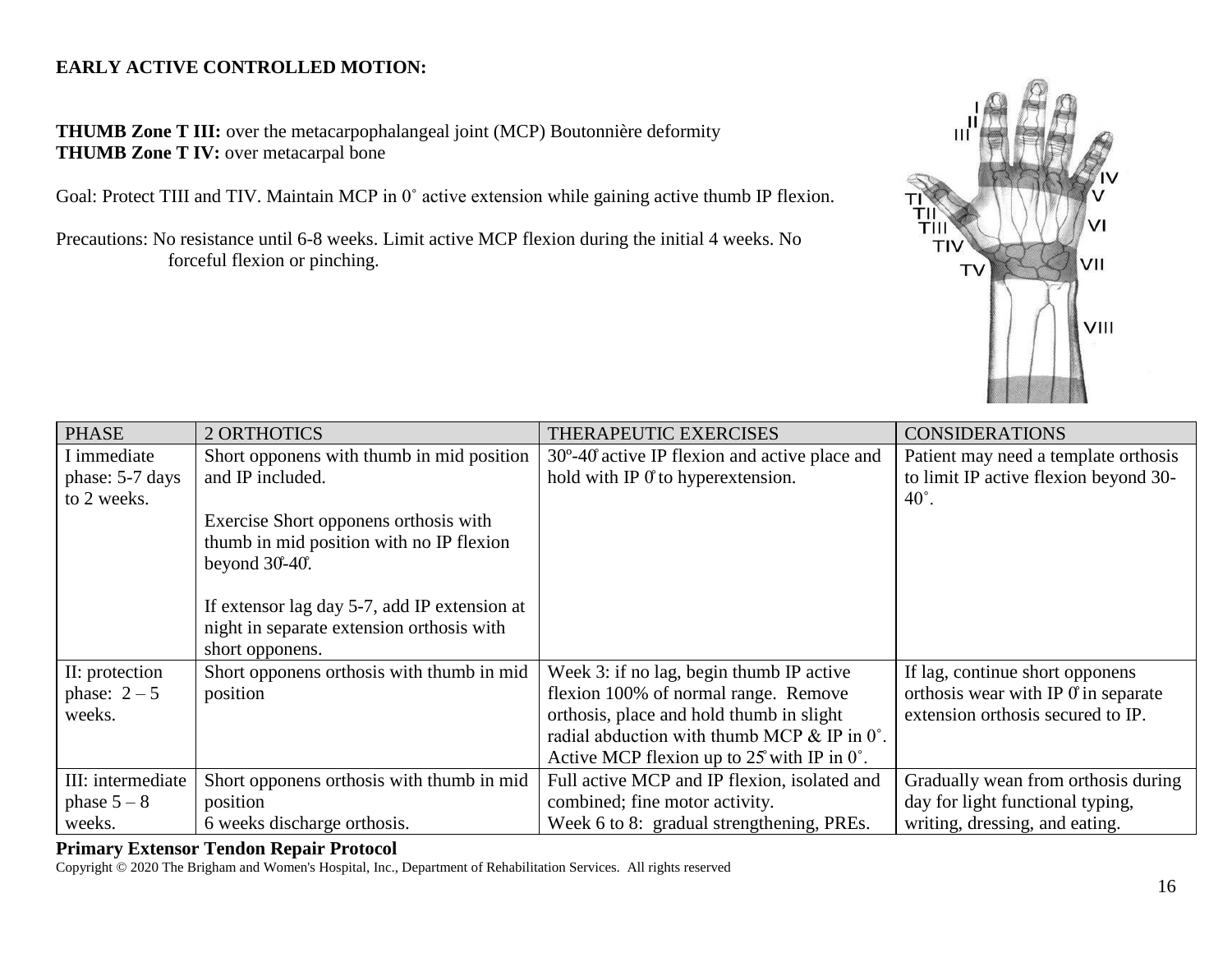# **CONTROLLED PASSIVE MOTION PROTOCOL THUMB T III AND T IV:**

| <b>PHASE</b>  | <b>ORTHOTIC</b>                           | THERAPEUTIC EXERCISE                                  | <b>CONSIDERATIONS</b>                |
|---------------|-------------------------------------------|-------------------------------------------------------|--------------------------------------|
| Phase I       | Forearm based static, wrist 30° extension | Actively flex IP in 30-40° and passive extension      | No active extension.                 |
| immediate     | with thumb MCP 0° (not hyperextended),    | to $0^\circ$ .                                        |                                      |
| phase: 5 to 7 | and slight abduction                      |                                                       | No gripping or pinching in orthosis. |
| days to 2     |                                           |                                                       |                                      |
| weeks         | If dynamic forearm based used, wrist 30°  |                                                       |                                      |
|               | extension with thumb MCP $0^{\circ}$ (not |                                                       |                                      |
|               | hyperextended), and slight abduction      |                                                       |                                      |
| Phase II      |                                           | Increase active flexion as tolerated.                 |                                      |
| protective    |                                           | Week 3: Place and hold MCP and IP in $0^{\circ}$ with |                                      |
| phase: 2-4    |                                           | thumb in slight radial abduction.                     |                                      |
| weeks         |                                           | Week 4: AROM in extension.                            |                                      |
| Phase III     | Week 6: discharge orthosis                | Week 5-6: full active combined and isolated           |                                      |
| intermediate: |                                           | flexion.                                              |                                      |
| 5-8 weeks     |                                           | Week 7-8: PREs.                                       |                                      |

#### **Primary Extensor Tendon Repair Protocol**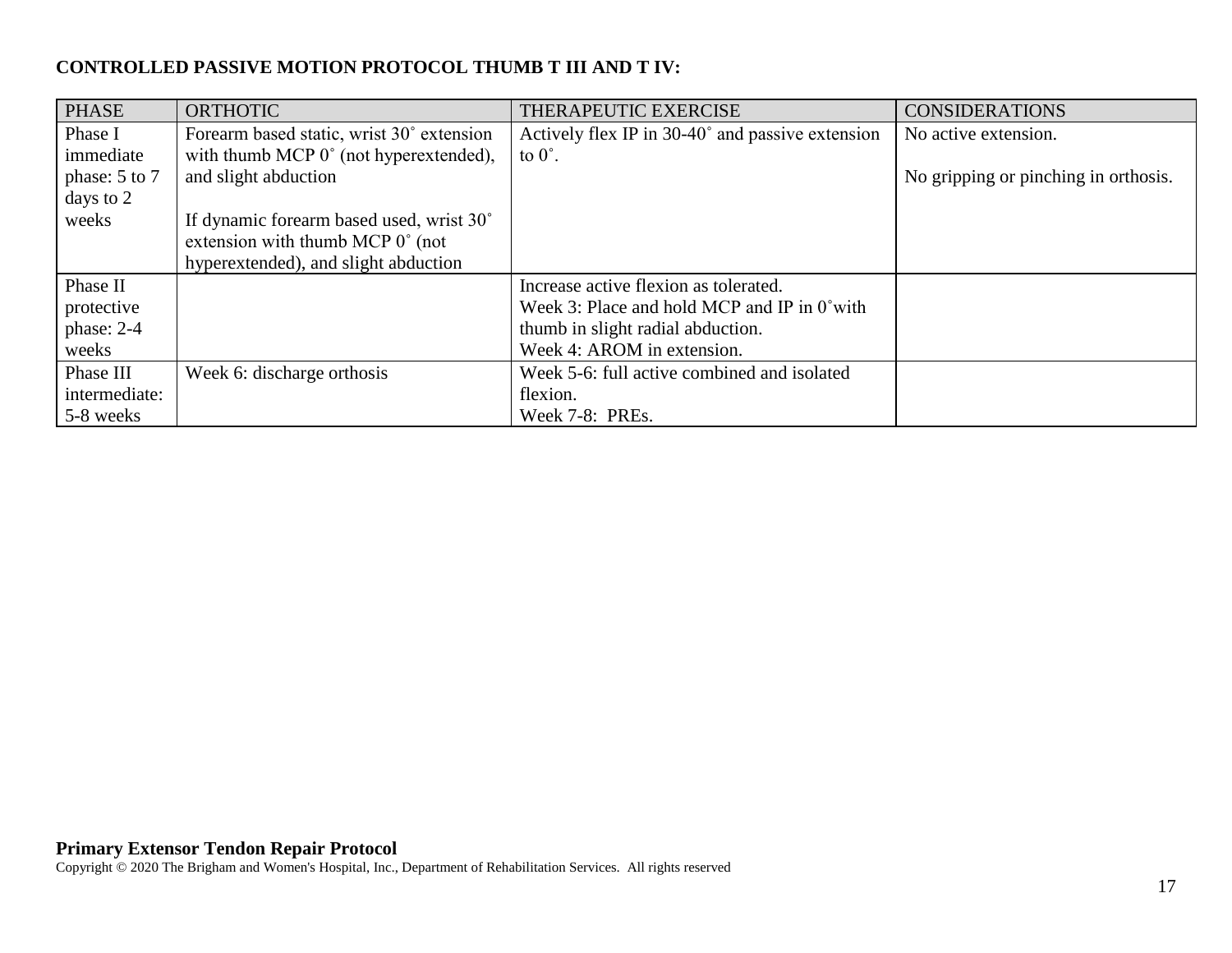## **Controlled Passive Motion**: **SHORT ARC OF MOTION (SAM).**

**Thumb Zone T V:** retinaculum of the wrist.

- Goal: Protect repaired thumb extensor(s) while maintaining active wrist extension and thumb extension while limiting adhesions.
- Precautions: Avoid combined wrist and thumb flexion during initial 4 weeks. No active gripping. Avoid scarring proximal to extensor retinaculum to prevent tendon adherence.

Frequency: one to two times/week for 8-10 weeks.



| <b>PHASE</b>                       | <b>ORTHOTIC</b><br>THERAPEUTIC EXERCISE |                                          | <b>CONSIDERATIONS</b> |
|------------------------------------|-----------------------------------------|------------------------------------------|-----------------------|
| I: Immediate phase: day $5$ to $5$ | 1. For EPL: Dynamic dorsal              | 1. IP active flexion $60^{\circ}$ within |                       |
| weeks.                             | forearm based with wrist $0^{\circ}$ ,  | orthosis.                                |                       |
|                                    | thumb MCP $0^{\circ}$ (not              | 2. Therapist removes orthosis            |                       |
|                                    | hyperextended) with thumb in            | for passive max wrist extension          |                       |
|                                    | radial abduction. Thumb IP in           | with IP held in $0^\circ$ . Thumb MCP    |                       |
|                                    | $0^{\circ}$ by rubber band tension but  | joint passively flexed 30° and           |                       |
|                                    | allows $60^\circ$ active flexion        | extended.                                |                       |
|                                    | restricted by stop bead. Worn           | 3. Passively move wrist from             |                       |
|                                    | 100%.                                   | full extension to $15^{\circ}$ flexion   |                       |
|                                    | 2. For APL/EPB: Dynamic                 | with thumb CMC, MCP, IP in               |                       |
|                                    | dorsal forearm-based wrist              | $0^{\circ}$ .                            |                       |
|                                    | extension $20^{\circ}$ without radial   | Week 3: each thumb joint is              |                       |
|                                    | deviation with thumb in mid             | actively flexed 10° with wrist           |                       |
|                                    | position between radial $\&$            | held in passive extension and            |                       |

## **Primary Extensor Tendon Repair Protocol**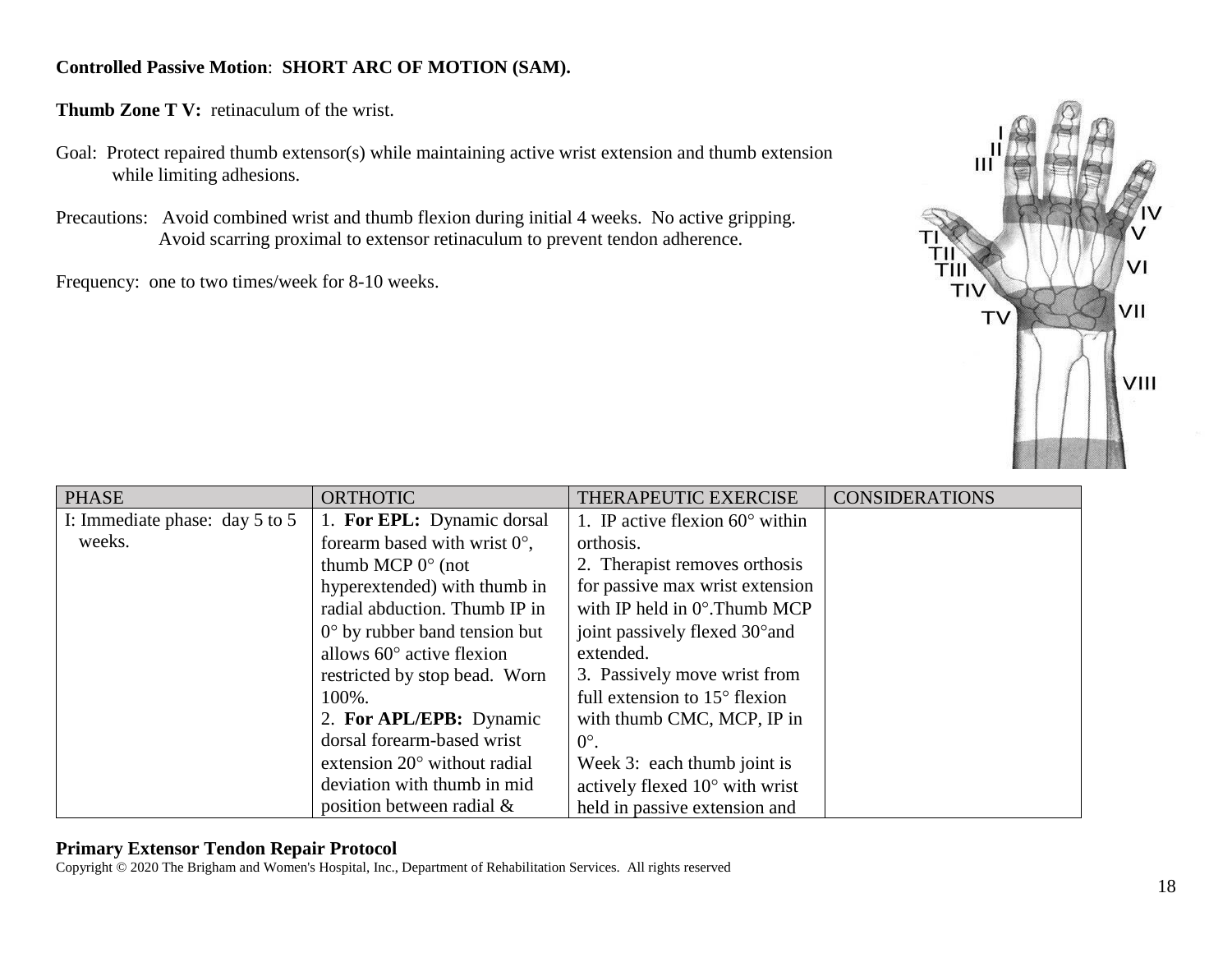|                                 | palmar abduction. Thumb IP             | adjacent thumb joints held in          |  |
|---------------------------------|----------------------------------------|----------------------------------------|--|
|                                 |                                        |                                        |  |
|                                 | held in $0^{\circ}$ by rubber band     | $0^\circ$ . Passively flex wrist from  |  |
|                                 | tension but allows $60^{\circ}$ active | full extension to $25^\circ$ .         |  |
|                                 | flexion restricted by stop bead        | Week 4: Progress passive               |  |
|                                 | Worn 100%.                             | exercise by $10^{\circ}$ more to wrist |  |
|                                 |                                        | and thumb.                             |  |
|                                 |                                        | Week 5: Begin active thumb             |  |
|                                 |                                        | opposition.                            |  |
| II: Protection phase: week 5-6  | Week 6: Discharge orthosis if          | Continue active thumb                  |  |
|                                 | no lag.                                | opposition. Begin light fine           |  |
|                                 |                                        | motor activity.                        |  |
|                                 |                                        | Week 6: active thumb                   |  |
|                                 |                                        | opposition to base of small            |  |
|                                 |                                        | finger.                                |  |
| III: Intermediate phase: week 7 |                                        | Week 7-8: PROM, pinching,              |  |
|                                 |                                        | gripping with light resistance.        |  |

02/2020 Nancy Kelly, OT

#### **Author: Reviewers:**

Monique Turenne, OT Jennifer Botsford, OT Kamir Pabón Smith, OT Philip Blazar, MD

#### **Primary Extensor Tendon Repair Protocol**